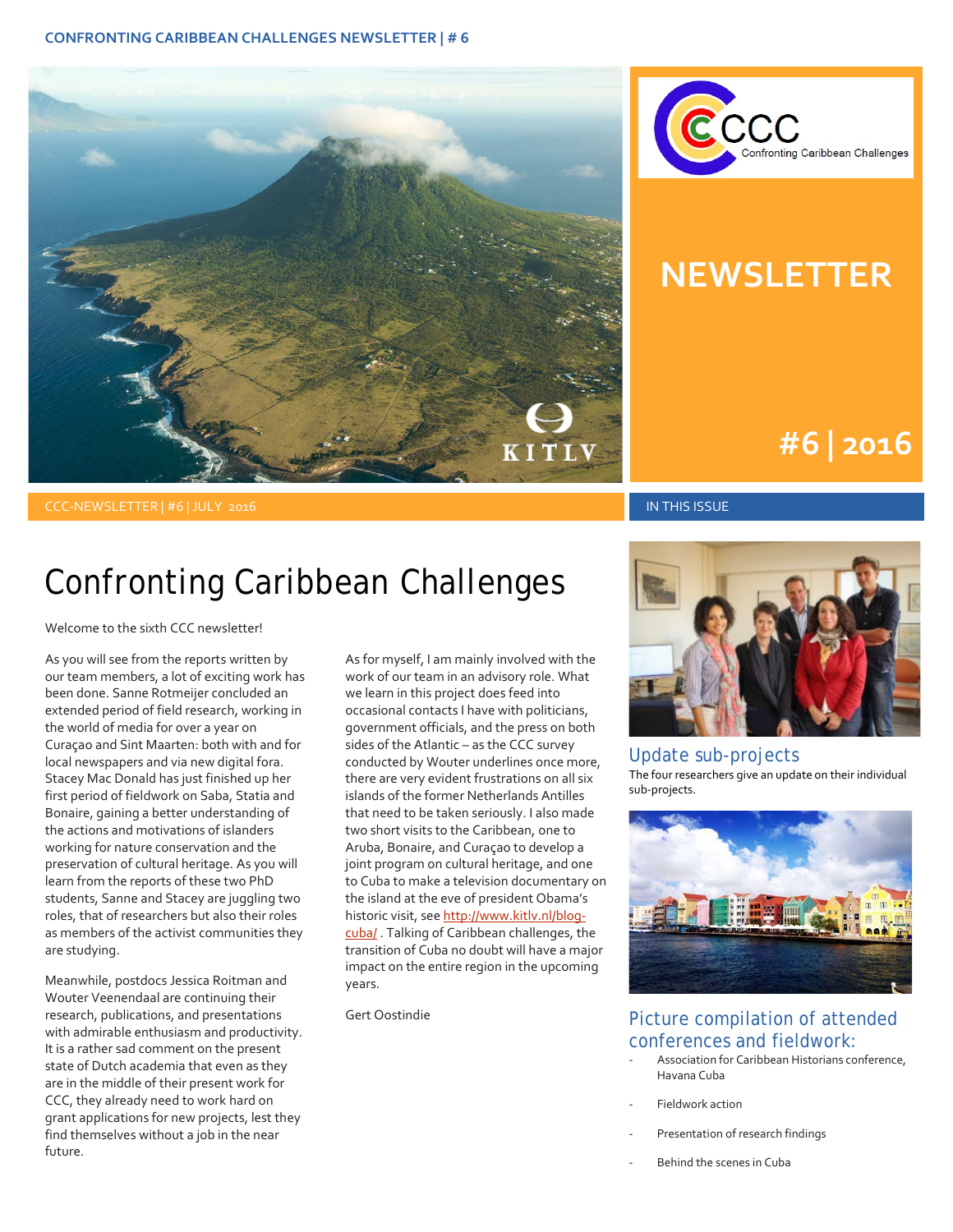### Update project: Jessica Vance Roitman



*Jessica researches the social history of the Dutch Leeward (confusingly known as 'Bovenwinden' in Dutch) islands of St. Maarten, St. Eustatius, and Saba in the 19th and 20th centuries. Her focus is on the intersection of migration, governance, and the formation of identities on these islands. The project will also tie into larger discussions about (intra) Caribbean migrations, hybridity, and the disjuncture between sovereignty and identities.*

about the research, writing, and presenting.

gotten through most of the records for Saba, St. Maarten, KITLV website. and St. Eustatius for the nineteenth century. Of course, I wasn't able to read all of them while there, but I was able to photograph them, and going through all the pictures I learn a lot about the history of islands.

I wasn't only doing research at the National Archives, though. I also spent my mornings at the Mongui Maduro [Library](http://www.madurolibrary.org/) looking at the records of the Jewish communities of of the reasons I was spending time there was to start free blacks on Saba, St. Eustatius, and St. Maarten in more depth. preparing a grant for the **Dutch Organisation for Scientific** [Research](http://www.nwo.nl/) (NWO)'s second and, alas, last "Caribisch [onderzoek: een multidisciplinaire benadering"](http://www.nwo.nl/onderzoek-en-resultaten/programmas/Caribisch+onderzoek_x003a_+een+multidisciplinaire+benadering) research and funding scheme which I submitted at the end of May.

Research, writing, presenting, requesting money for more I proposed studying the relationship between Afro-Curaçaoans and Jews research, repeat ad nauseum . . . That's my life at the and their roles in the creation of Curaçaoan culture in the nineteenth and moment, and I can't complain too much – at least not twentieth centuries. Competition is stiff, so fingers crossed.

Since our last newsletter came out, I've spent two very Havana, Cuba, where I presented my research on maritime marronage in fruitful weeks on Curaçao doing research at the [National](http://www.nationalarchives.cw/) the Dutch Leeward (Windward) islands. It was very well-received, and it [Archives of Curaçao,](http://www.nationalarchives.cw/) where Director Dr. Max Scriwanek was heartening to find out how many people are interested in the Dutch and his staff were, as usual, friendly and helpful. Although Caribbean islands. I was struck by many things on the island itself, there's always so much more to do, I think I've finally including the role of tourism, which I wrote about in my latest **blog** for the In June, I went to the **Association of Caribbean Historians** conference in

made is taking a lot of time – not to mention helping me academic journal [Slavery & Abolition](http://www.tandfonline.com/toc/fsla20/current) entitled "The Price You Pay: Curaçao in the nineteenth and twentieth centuries. Esther **[Atlantic Studies](http://www.tandfonline.com/toc/rjas20/current)** on free blacks in the Atlantic world. I'll finally get a van Haaren-Hart and her staff, particularly Gerda Gehlen, chance to write about some of the great characters I've uncovered in the went above and beyond the call of duty in making my time archives. Well . . . I've already written a bit about them in a recen[t blog,](http://www.kitlv.nl/blog-lost-now-found/) there as productive as possible. Many thanks to them. One but it will be nice to have the opportunity to explore the important role of In the meantime, a follow up to my article "Land of Hope and Dreams: [slavery and abolition in the Dutch Leeward islands, 1825-1865"](https://www.academia.edu/22790036/Land_of_Hope_and_Dreams_slavery_and_abolition_in_the_Dutch_Leeward_islands_1825-1865) in the Choosing Family, Friends, and Familiarity over Freedom in the Leeward Islands, 1835-1863" will be coming out in th[e Journal of Global Slavery](http://www.brill.com/products/journal/journal-global-slavery) in a few months. As always, I'll do my best to make sure it's as widely accessible as possible, even though we lacked funding for an open access publication. I've also been asked to write an article for a special edition of

> And now . . . back to reading, writing, presenting (although I don't have any conferences scheduled until November), and asking for money, as I'm preparing project proposals for the **[European Research Council](https://ec.europa.eu/research/participants/portal/desktop/en/opportunities/h2020/calls/erc-2016-stg.html#c,topics=callIdentifier/t/ERC-2016-STG/1/1/1/default-group&callStatus/t/Forthcoming/1/1/0/default-group&callStatus/t/Open/1/1/0/default-group&callStatus/t/Closed/1/1/0/default-group&+identifier/desc)** and another one for the NWO. Wish me luck!

With the summer break approaching, I am astonished to realize that the second year of our CCC-project is already about to end. In the past months I have conducted some additional analyses of our opinion survey data, and the final report of the survey has [now been published on our website.](http://www.kitlv.nl/wp-content/uploads/2016/04/Eindrapport-CCC-Opinieonderzoek.pdf) Last March, Gert and I presented our findings to the staff of the Department of Kingdom Affairs in The Hague, and it was a pleasure to discuss the main results of our survey with the Antillean and Dutch civil servants that attended the presentation. Together with our survey expert, Jannine van de Maat, I am currently writing two academic papers about the survey, among which is a research note to report about our rather unfortunate experience with the survey in St. Maarten. In the coming months, Gert and I will also write an article in which we compare the results of the CCC-survey with the survey that he and [Peter Verton conducted in 1998.](https://www.jstor.org/stable/41849891?seq=1#page_scan_tab_contents)

With the second CCC-year drawing to a close, I will conduct my last stage of field research in the Dutch Caribbean in July. After having visited St. Eustatius one year ago, and Saba last January, I will now travel to the largest of the three 'BES' islands, Bonaire.

### Update Project: Wouter Veenendaal

I look forward to having interesting and thought-provoking discussions with Bonairean politicians, journalists, and civil society activists, as well as public officials working for the Rijksdienst Caribisch Nederland. After the Bonairean status referendum last December, the publication of the evaluation report of the 2010 reforms last October, and the fall of the PDB-UPB coalition last April, it appears that there will be plenty of issues to discuss during these interviews! As part of this trip, I also presented the results of the CCC-survey on all three of the ABC-islands, starting with Curaçao (23 June) and Aruba (24 June), and ending on Bonaire (7 July).

In addition to the publication of the final report of our survey, two other papers that I wrote about the Dutch Caribbean islands have now been accepted for publication, and will shortly appear online. The first is a theoretical article about the survival of the Kingdom of the Netherlands from a political-institutionalist perspective and it will appear in the leading Dutch political science journal, *[Acta Politica](http://www.springer.com/social+sciences/political+science/journal/41269)*. In addition, a paper that I wrote to report about the findings of my research on St. Eustatius will be published in the *[New West Indian Guide.](http://booksandjournals.brillonline.com/content/journals/22134360)* This paper discusses the effects of the 2010 reforms on local political dynamics on St. Eustatius, and also analyzes the tense relationship between St. Eustatius and the Dutch government since 2010.

Since both Sanne and Stacey will soon return from their field research in the Caribbean, I also very much look forward to being reunited with my all my fellow CCC researchers, and to exchanging our findings and strengthening our research collaboration. The third year of my own subproject will focus on making comparisons with other islands and non-sovereign jurisdictions, and last April I already had a very interesting discussion with the mayor of the Dutch barrier island of Vlieland. This conversation strengthened my conviction that the political effects of smallness and insularity can be observed around the world, as the politics of Vlieland are in many ways comparable to those of the Dutch Caribbean Islands! I very much look forward to analyzing the experience of other small island jurisdictions in the coming year.



*Wouter's research focuses on the impact of the new municipal status of the smallest Dutch Caribbean islands on the opinions and behavior of local citizens, civil servants, and politicians. The project also draws comparisons with the larger Dutch Caribbean islands and other non-sovereign island jurisdictions in the Caribbean and elsewhere.*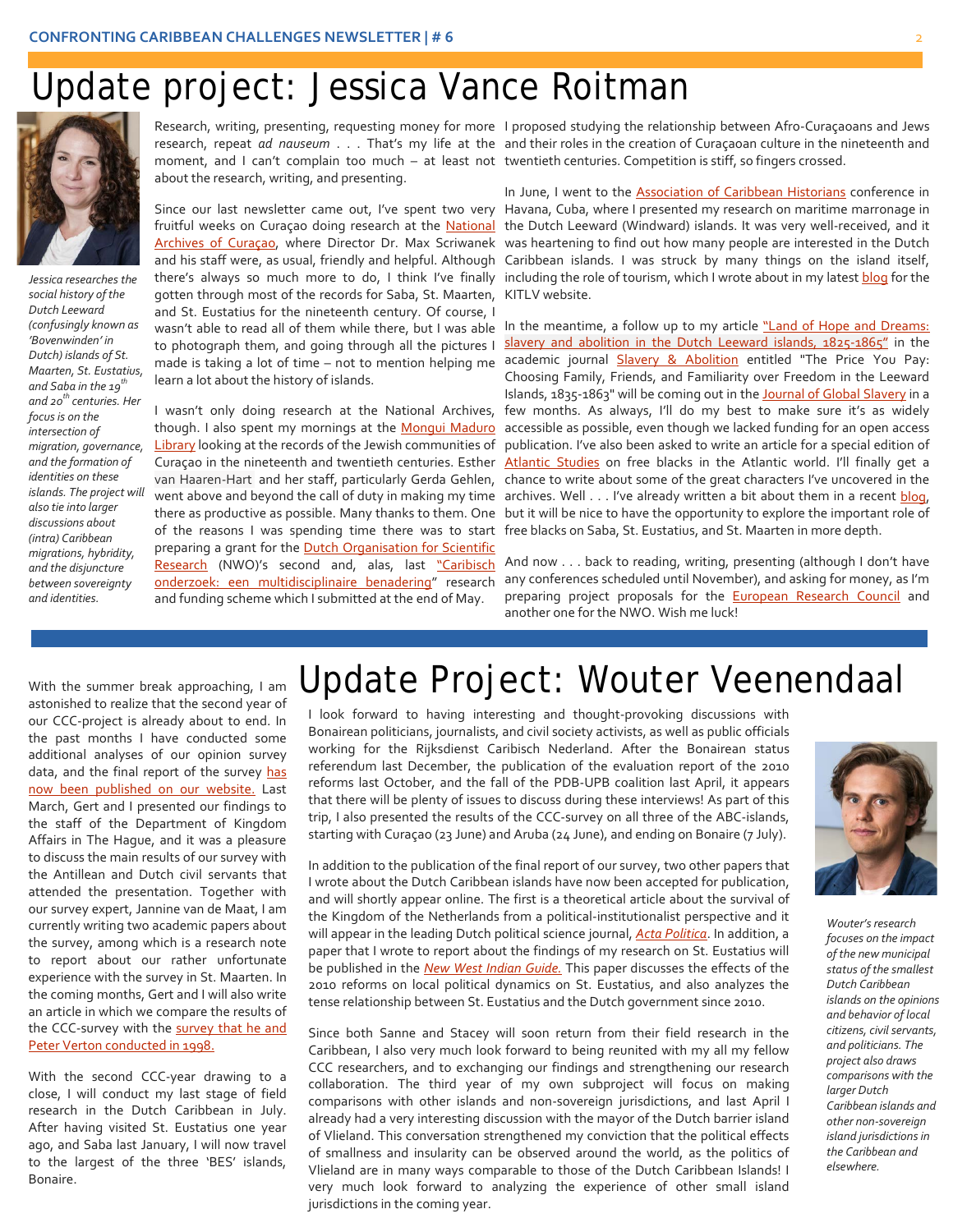### Update project: Stacey Mac Donald



*Stacey is interested in uncovering behavioral differences between/ within the BES-islands when it comes to nature conservation and cultural heritage. She will use identity principles to explain the dynamics of locals and immigrants who are active in conservation of nature and cultural heritage on the BES islands.*

I'm writing this newsletter update while enjoying a last couple of days at home on Curacao. Three months' of fieldwork on St Eustatius, Saba and Bonaire have flown by, and I have learned and experienced so much that it is almost too hard to summarize. Like Sanne, I would like to thank everyone who helped me along the way, shared their time, insights, experiences and stories, and pointed me in the right direction for my research.

My fieldwork started out on St Eustatius, then I went on to Saba, and ended up on Bonaire. On each island I was exposed to the many struggles of the island and islanders when it comes to nature and cultural heritage conservation, and got to witness firsthand their efforts and preservation. I spoke with many individuals with very different backgrounds, but who all shared a similar vision for the islands and their community when it comes the environmental or cultural heritage conservation.

In addition to interviewing people, I also made video recordings of groups and individuals interacting with each other and/or talking about their experiences with the natural environment or cultural heritage of the islands. These images capture and illustrate the emotion of people trying to protect their natural and cultural environment. I made a short (rough) compilation of one of these interactions, which can be foun[d here.](https://www.facebook.com/ConfrontingCaribbeanChallenges/videos) This adds an extra dimension to my analyses and helps me to understand and describe the complex dynamics within the field of nature and cultural heritage conservation. I am very much looking forward to delving into all my field notes, raw footage, and interviews to write about my findings.

To get an even better feeling for the field of nature and cultural heritage conservation, I participated in several cultural or nature-related events that took place during my stay on each island. On Bonaire, for example, a [Trash to Cash campaign](http://www.boneiruduradero.nl/?p=698) was held to promote plastic recycling on the island. This campaign was organized by **Boneiru Duradero** in collaboration with the [Plastic Soup Foundation](https://www.facebook.com/plasticsoupfoundationnl/?fref=ts) and [Selibon.](https://www.facebook.com/Selibon-NV-482700451810005/?fref=ts) On Saba, I had the pleasure of spending an afternoon with the Saba Lace Ladies in the recently opened [Saba Heritage Centre.](https://www.facebook.com/SabaHeritage/?fref=ts) These to activities are both examples of fruitful collaborations between the islands and The Netherlands.

Further outreach about my project was another focus point for me. On St Eustatius, I presented my research on the local radio station during the Governmental Information Service broadcast. I am currently in the process of writing a piece for the newsletter of the Dutch Caribbean Nature Alliance (DCNA) and for the *Bonaire Reporter*.

Besides interviewing and video-recording, I tested my survey and made several adjustments to ensure a valid outcome. This (unfortunately) took much more time than I initially anticipated, however there is no use in working with poor materials. While the survey is accessible vi[a the following link,](https://leidenuniv.eu.qualtrics.com/SE/?SID=SV_6icEjttkIMFAnQh) the official launch will take place in the second week of July.

The coming months I will focus on digesting all my observations, analyzing my retrieved data, launching and monitoring my online survey, and a whole lot of writing. But first: soaking up some more sunrays and energy these last couple days at home.

After almost one year in the Caribbean, my fieldwork in Curaçao and St. Maarten has come to an end. I returned in mid-June from the places I now call my 'second home', mainly due to the people I've met along the way. I am deeply grateful for the knowledge, insights, and experiences they all shared with me. A special thanks goes to everyone working at the **[Antilliaans Dagblad,](http://www.antilliaansdagblad.com/) Extra, and The Daily** [Herald](https://thedailyherald.sx/) newspapers, for allowing me to participate in their newsrooms and observe the news production process. Also, thanks to all the (freelance) journalists and news bloggers I've spoken with, interviewed, and accompanied during their daily routine. It is through these connections that I have not only learned how the news media in St. Maarten and Curaçao operate within the complexities of small-scale, postcolonial (is)lands, but they are also the reason that I have felt 'at home' from the start.

In addition to saying goodbye, during the last weeks in Curaçao I mainly focused on gathering the final material I need for my research by doing interviews, spending time in the newspaper archives, and by attending journalists' meetings and conferences. Regarding the latter, the launch of the UNESCO report ["Assessment of Media Development](http://www.unesco.org/new/en/communication-and-information/resources/publications-and-communication-materials/publications/full-list/assessment-of-media-development-in-curacao/)  in [Curaçao"](http://www.unesco.org/new/en/communication-and-information/resources/publications-and-communication-materials/publications/full-list/assessment-of-media-development-in-curacao/) in May was particularly interesting. This report is the result of a year-long assessment of the media landscape in Curaçao based on [UNESCO's](http://www.unesco.org/new/en/communication-and-information/resources/publications-and-communication-materials/publications/full-list/media-development-indicators-a-framework-for-assessing-media-development/)  [Media Development Indicators \(MDIs\).](http://www.unesco.org/new/en/communication-and-information/resources/publications-and-communication-materials/publications/full-list/media-development-indicators-a-framework-for-assessing-media-development/)

# Update Project: Sanne Rotmeijer

The MDIs are applied worldwide to evaluate national media-related policies in the context of good governance and democratic development. Having been in close contact with UNESCO's lead researcher last year, we expect that combining the results of our complementary research projects (mine being more qualitative by nature and focused on the digital media landscape, among other things) will contribute to an in-depth understanding of the role of the press in Curaçao.

Since my return to the Netherlands, I have had plenty of opportunities to immerse myself in the academic world again. First of all, by talking to my CCC team and colleagues at the KITLV. Moreover, at the end of June, I participated in the summer school 'Datafied Media [Historiography',](http://www.rmes.nl/rmes-summer-school-2016/) organized by the [Research School of Media Studies](http://www.rmes.nl/) (RMeS) with which I am affiliated. This year's program focused on developing a critical stance towards current processes of digitalization, such as digitizing newspaper archives, the development of databases in which they are made available as well as the digital tools used to explore them.

The summer school has offered me valuable insights and approaches to prepare myself for the next phase of my research, which is working out the material I have collected in the field. In the upcoming months I will focus on selecting and preparing the fieldnotes. interviews, and newspaper articles for further analysis.



*Sanne's research focuses on how traditional and new 'Dutch' Caribbean media reflect and shape discourses of (trans)national identities in the context of nonsovereignty, migration and small-scale politics.*